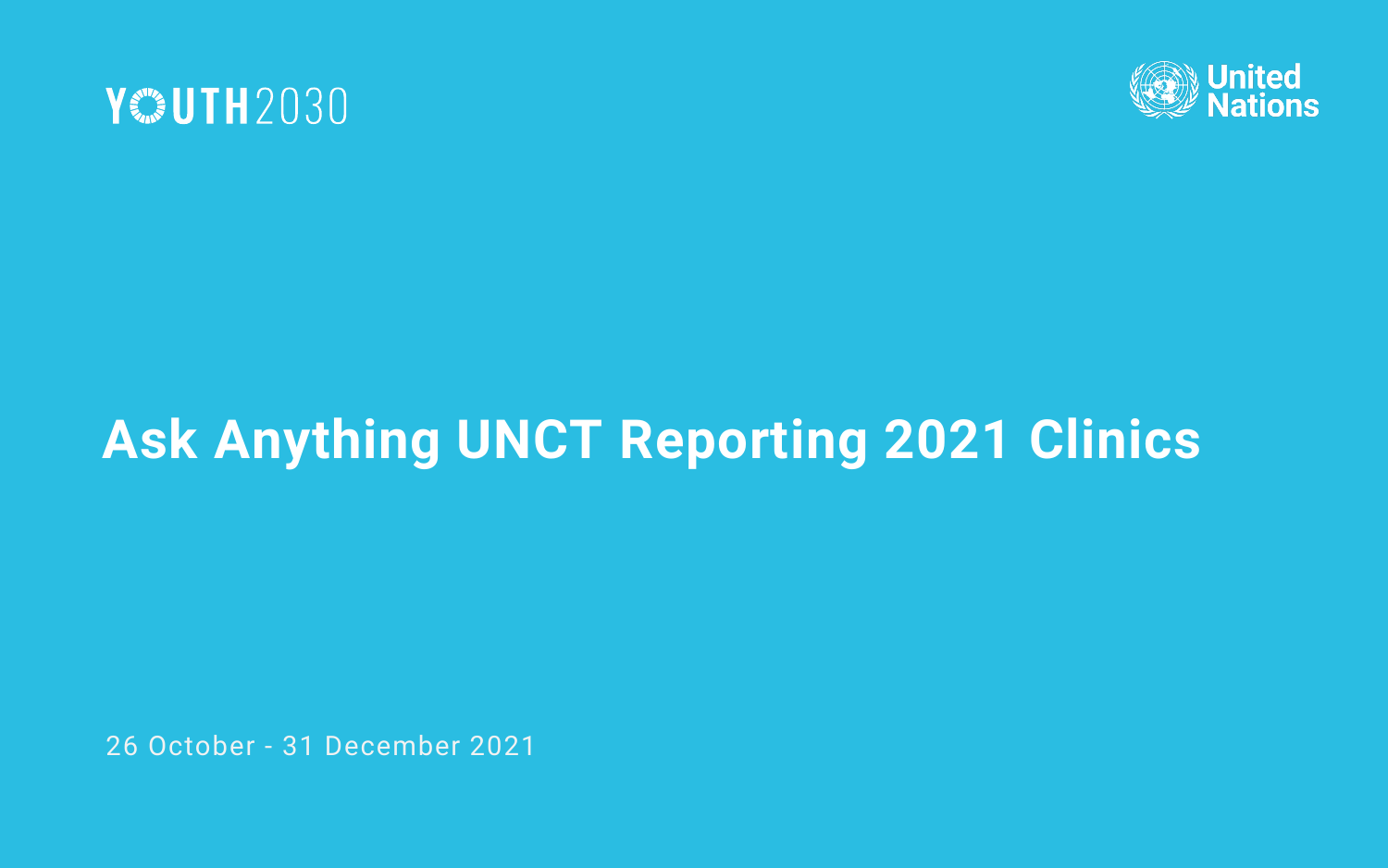

## **Objectives of the AA clinics**

- Outline progress on Youth2030
- Recap key elements of the UNCT Scorecard
- List resources & support available for the 2021 reporting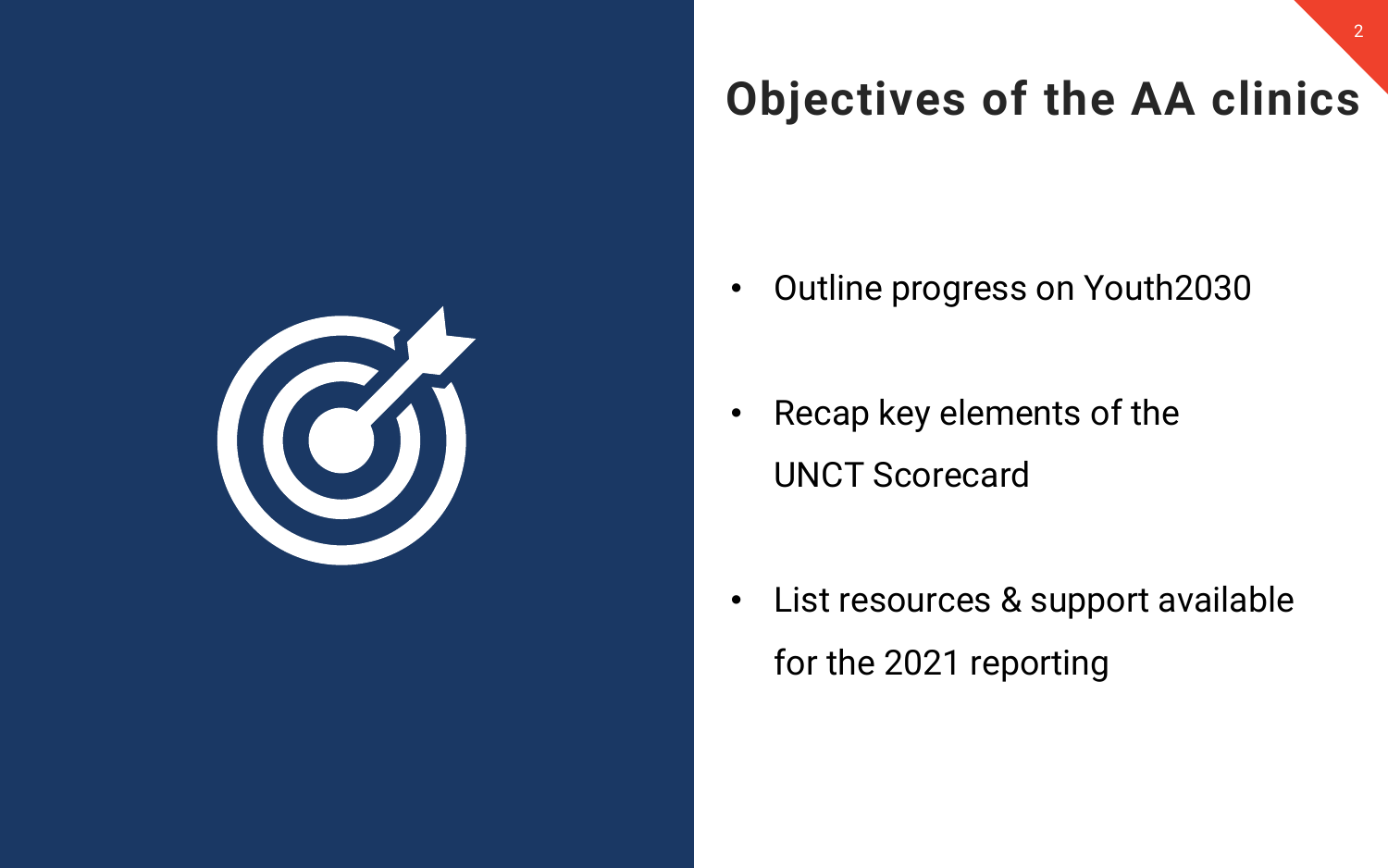#### **01.**

#### **[Youth2030](https://5d962978-9e17-4b96-91be-93983605fae8.filesusr.com/ugd/b1d674_9f63445fc59a41b6bb50cbd4f800922b.pdf) overview**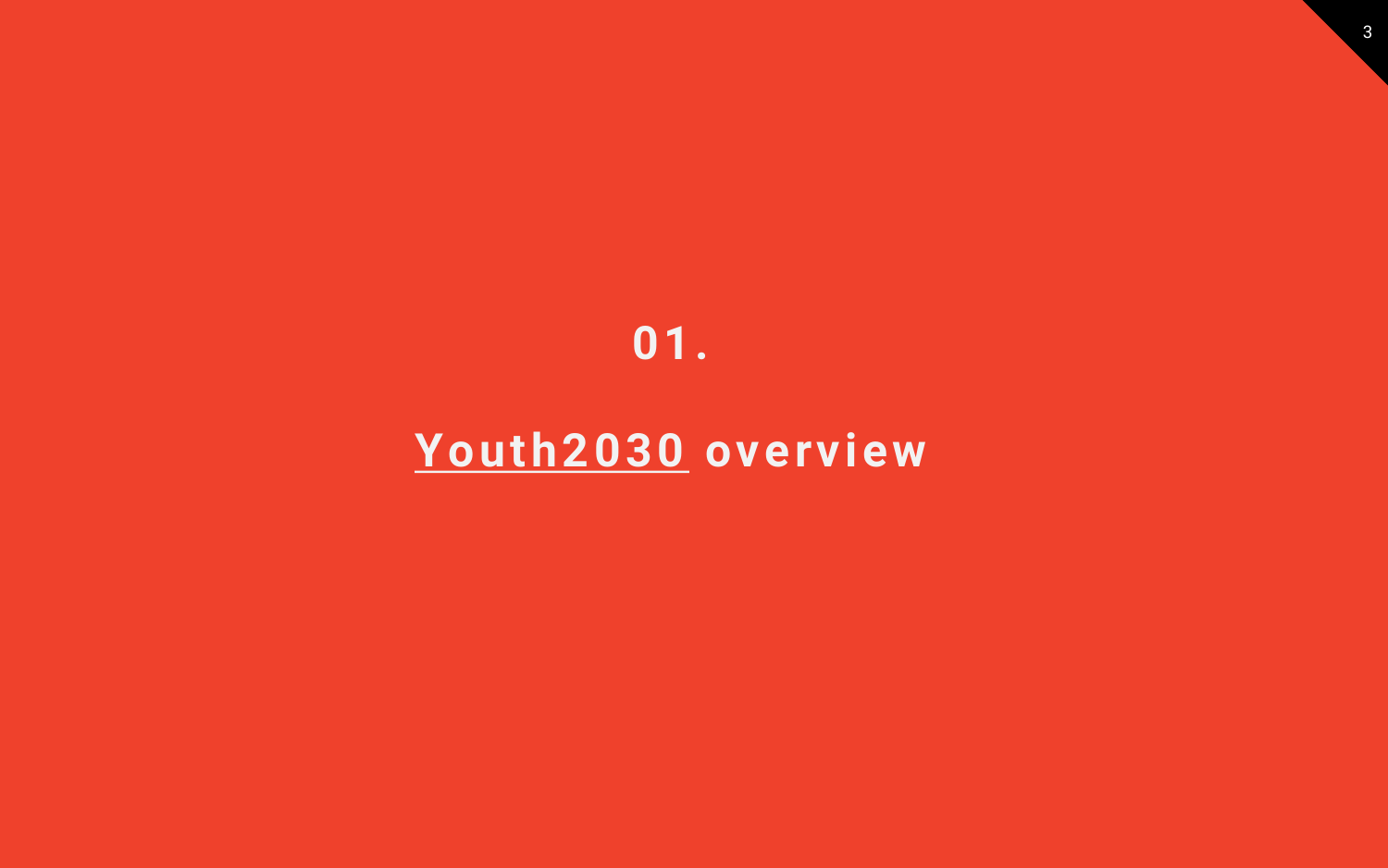

#### 1st **Youth2030 Progress Report\*** launched in April 2021



\*Links: **[Progress report 2021](https://5d962978-9e17-4b96-91be-93983605fae8.filesusr.com/ugd/b1d674_731b4ac5aa674c6dbe087e96a9150872.pdf) UN [Snapshot Series 2021](https://5d962978-9e17-4b96-91be-93983605fae8.filesusr.com/ugd/b1d674_13da945cf1214ad2a07939c889803be9.pdf)**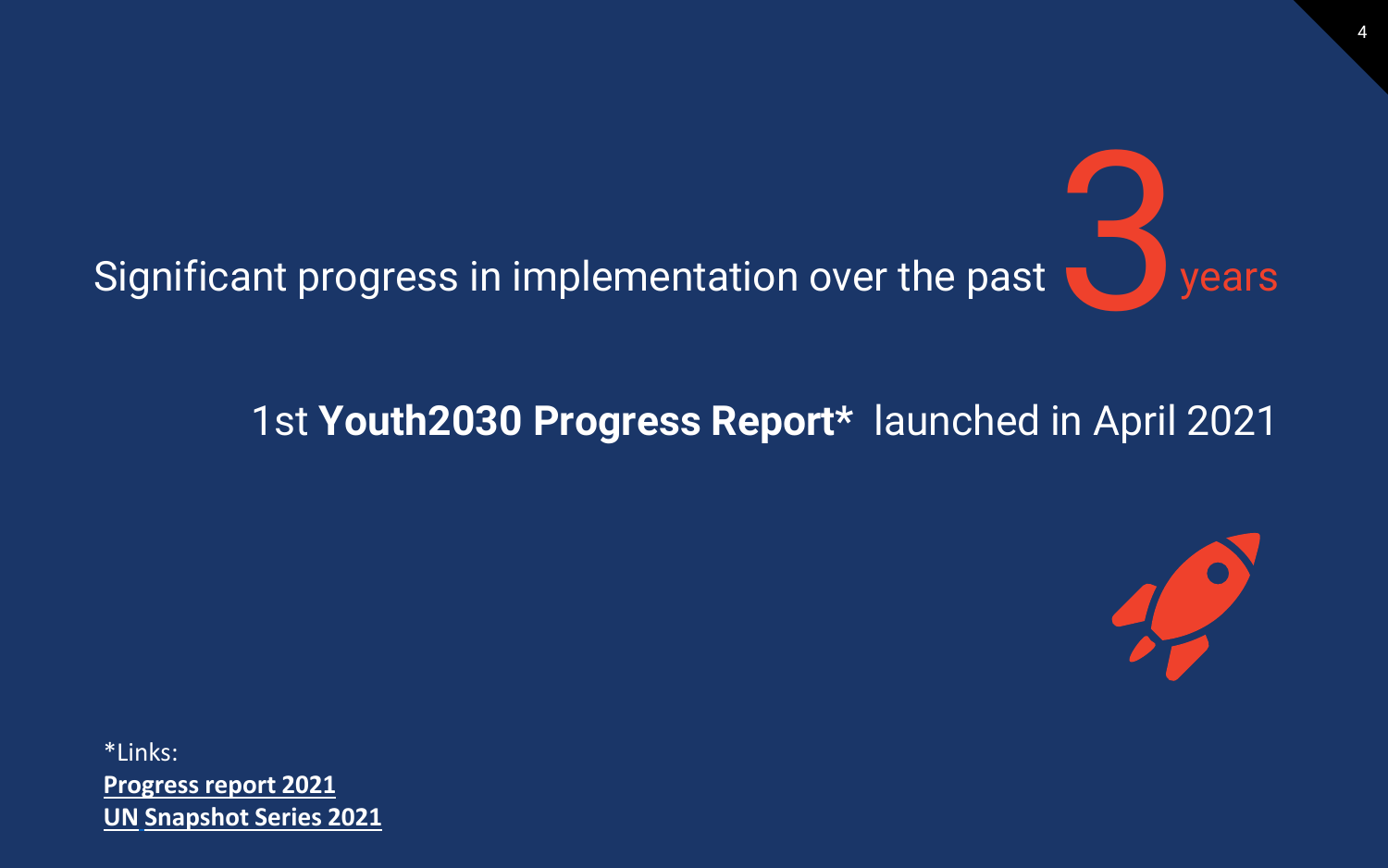#### **Youth2030 implementation in UNCTs**



Youth2030 UNCT Scorecard Performance measurement, accountability



130 UNCTs reported in 2020 Baseline established



Annual reporting institutionalized UNSDG IMS



Annual reporting, public facing dashboard to track progress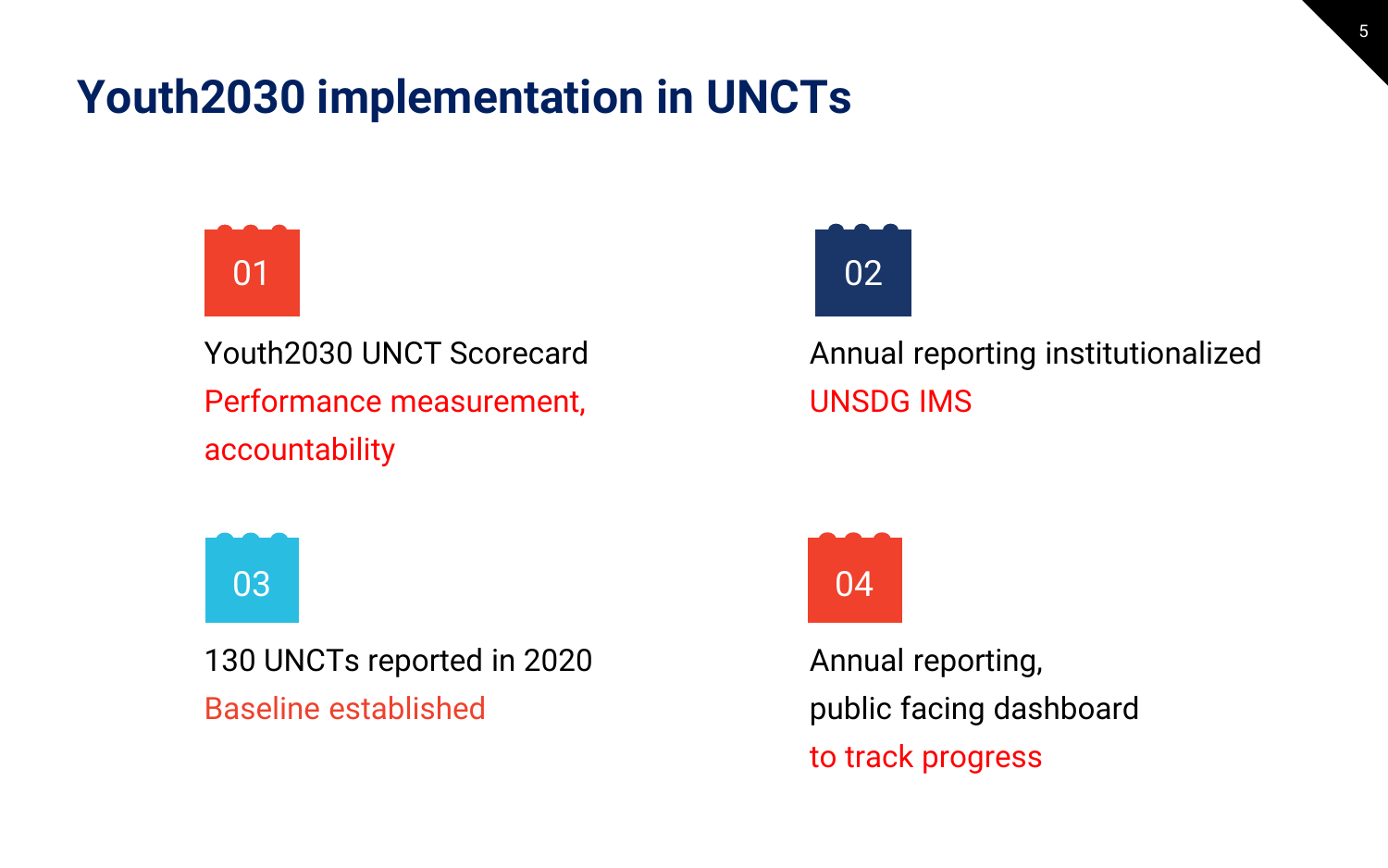## **UNCT Baseline: 25% of indicators 'Green'**

**By 2024, we aim to move 80% of these KPIs to 'Green'** 

**Baseline- 2020**

**25%** At<br>Milestone

**5 out of 20 KPIs**



6

**Milestone - 2024**

Milestone **80%** At Milestone

**16 out of 20 KPIs**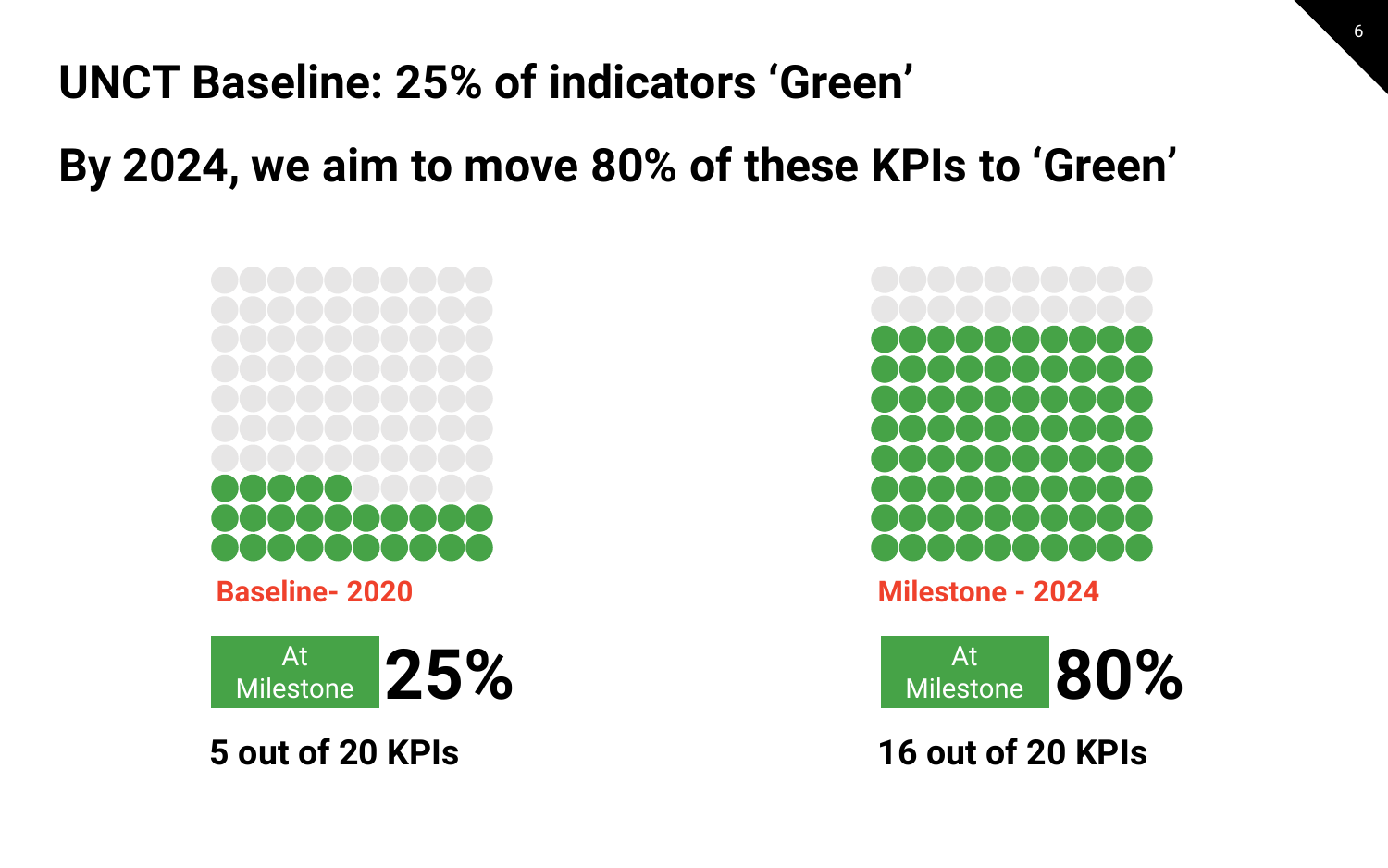#### **Questions**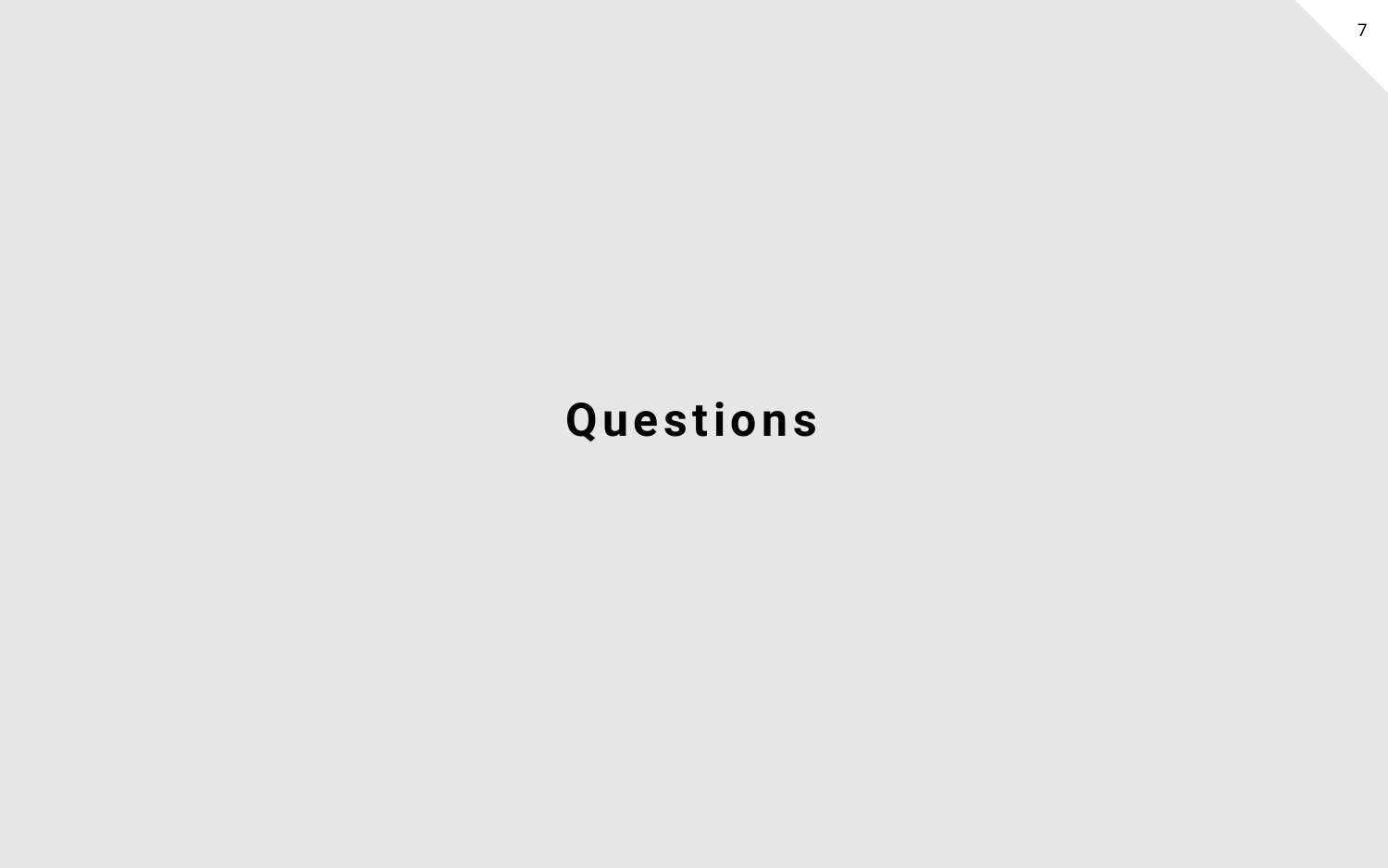

#### **Youth2030 UNCT Scorecard**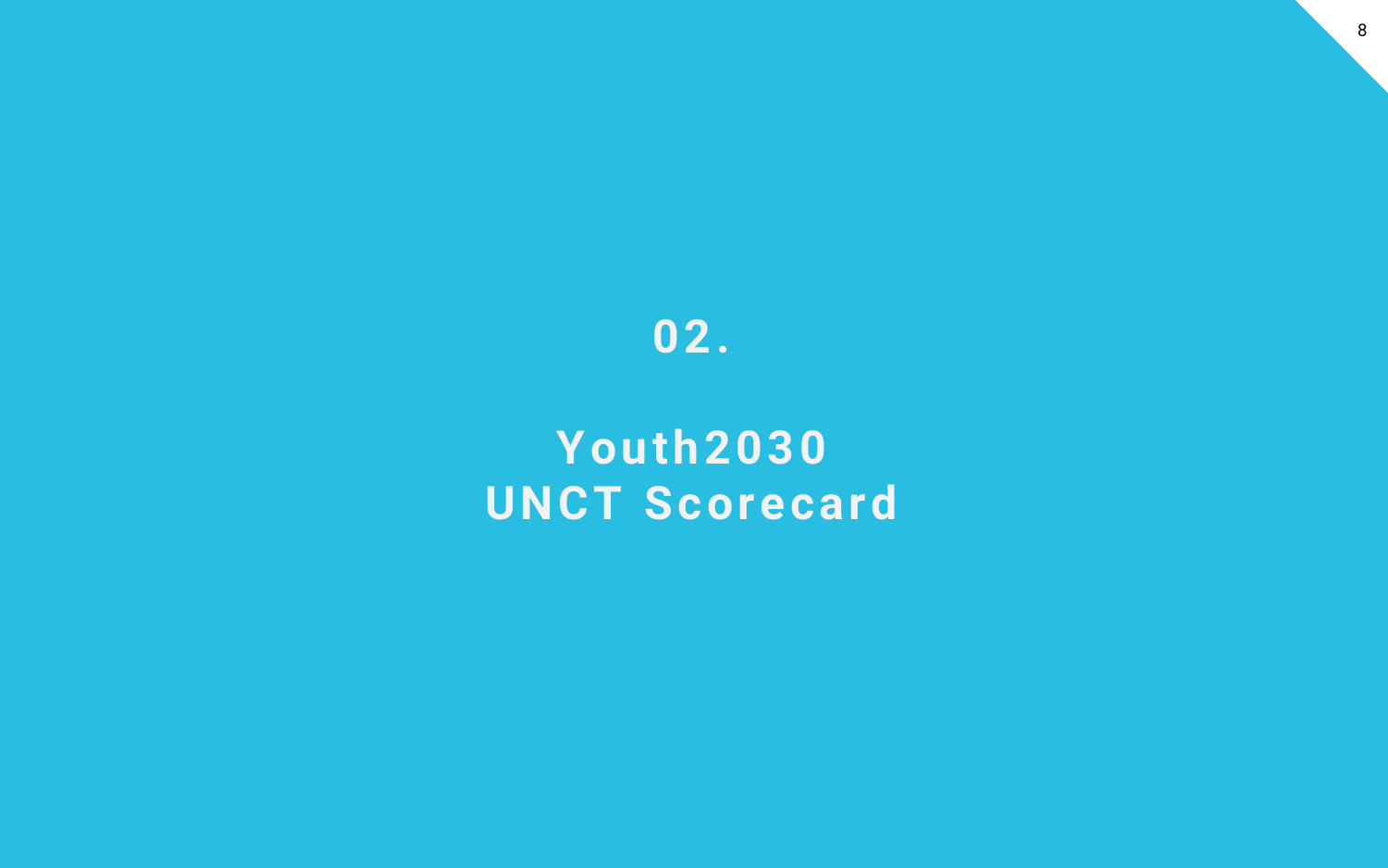#### **1.Youth situational analyses** in CCAs **2.Results for youth** in UNSDCFs 3.Youth2030 in **JWP, BOS** in UNCTs **4.Funding** for youth results in UNSDCFs **5.Transparency** of youth results in UNCTs **Section 5 Section 1 Youth focus in UNSDCF Scorecard sections Proposed Sections**

**Section 4 UNCTs, youth-led solutions, KEx, A&C** 

#### **17. Investments in youth-led solutions**

- 18. UNCTs, youth and **Knowledge Exchange**
- 19. UNCTs, youth, **communication and advocacy**

#### **UNCT leadership, culture, architecture, capacities**

**6.Leadership and culture** in UNCTs for meaningful

youth engagement

**7.Youth coordination architecture** in UNCTs

**8.Capacities** for Youth2030 implementation

**9.Youth workforce** in UNCTs

**10.Fair and quality internships** in UNCTs

## **20. UNCTs, Youth, COVID response & recovery**

**Section 3 UNCT support to Govts on youth & SDGs**

- **11. Leave No Youth Behind**
- **12. Policy alignment & coherence**
- **13. Public finance** for youth development
- **14. Disaggregated data** on youth
- **15. Youth in design, monitoring, and review** of in-country programmes
- 16. In-country **youth coordination mechanisms**

**Section 2**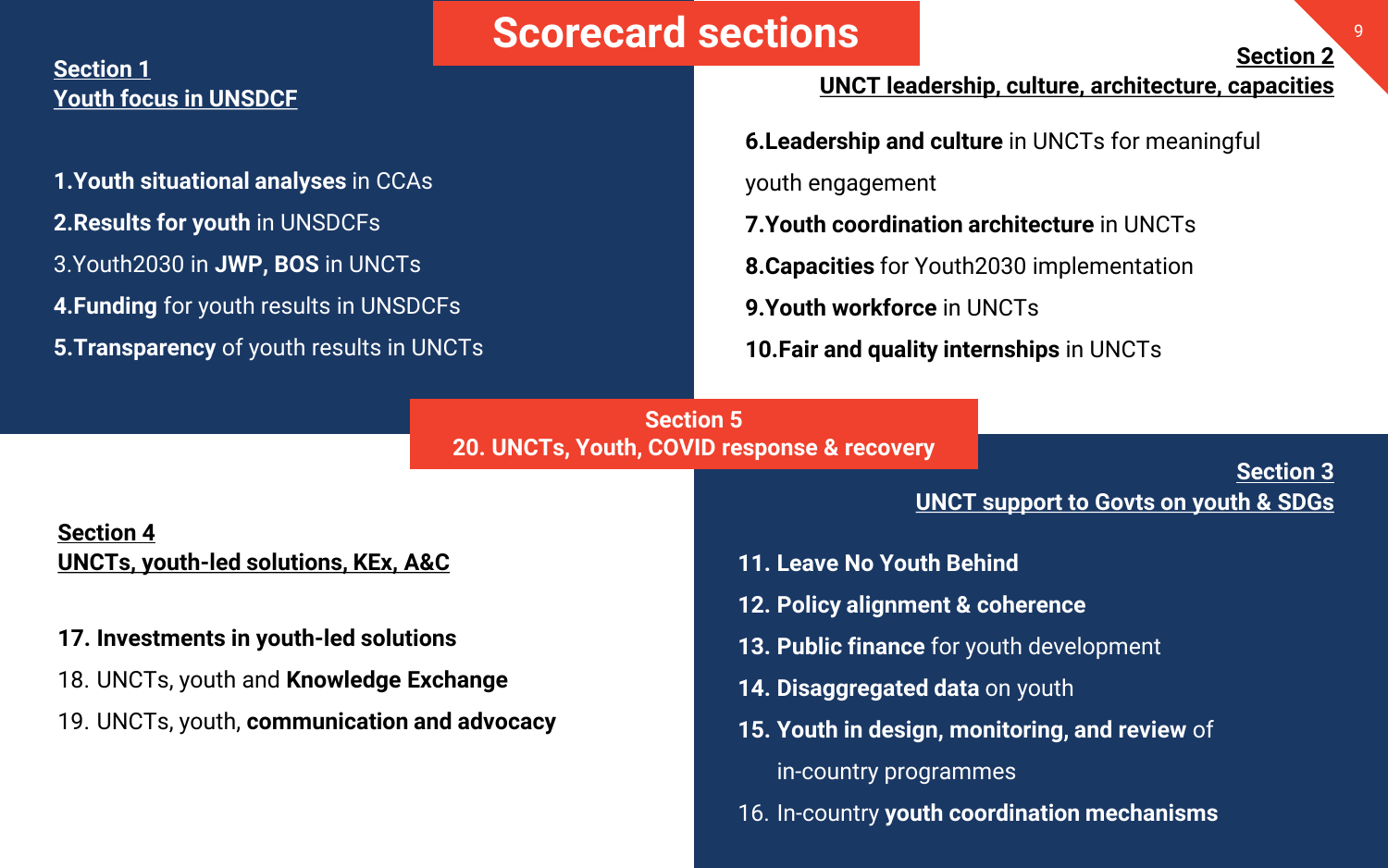#### **KPI 2: Results for youth in UNSDCFs IMS reference: D.3.1.2**

| <b>Key Performance</b><br>Indicators                                                                  | <b>Scoring system</b>                                                                                                              | <b>Getting</b><br>ready                                                     | <b>Moving</b><br>forward | At<br>milestone         |
|-------------------------------------------------------------------------------------------------------|------------------------------------------------------------------------------------------------------------------------------------|-----------------------------------------------------------------------------|--------------------------|-------------------------|
| <b>Results for youth</b><br>in UNSDCFs:<br>UNSDCFs (or<br>equivalent)<br>include results<br>for youth | <b>Criteria-based scoring</b><br>Results for youth available in UNSDCF (or<br>equivalent)<br>(yes/no)<br>Skip logic.               | No results<br>for youth in<br><b>UNSDCF</b><br>(<br>equivalent<br>document) | $1$ of $2$<br>available  | $2$ of $2$<br>available |
|                                                                                                       | If yes, select all that apply<br>Results for youth at output level<br>$\bullet$<br>Results for youth at outcome level<br>$\bullet$ |                                                                             |                          |                         |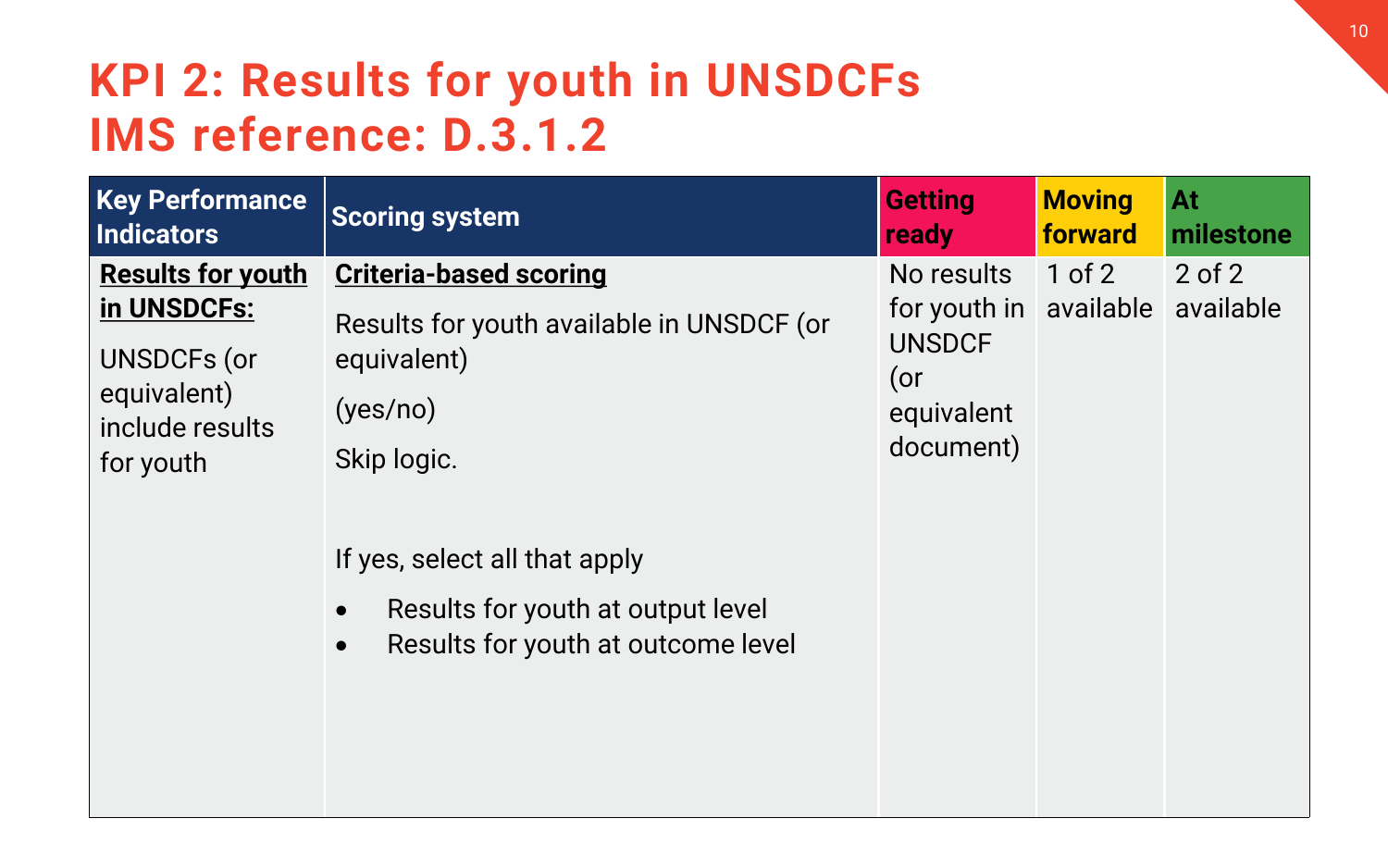#### **KPI 7: Youth coordination architecture in UNCTs IMS reference: D.3.2.5**

| <b>Key Performance</b>                                                                                                                                    | <b>Scoring system</b>                                                                                                                                                                                                                                                                                                                                                                                                                                                                                                                                                                                                | <b>Getting</b>                                       | <b>Moving</b>                                                             | At                                                                                   |
|-----------------------------------------------------------------------------------------------------------------------------------------------------------|----------------------------------------------------------------------------------------------------------------------------------------------------------------------------------------------------------------------------------------------------------------------------------------------------------------------------------------------------------------------------------------------------------------------------------------------------------------------------------------------------------------------------------------------------------------------------------------------------------------------|------------------------------------------------------|---------------------------------------------------------------------------|--------------------------------------------------------------------------------------|
| <b>Indicators</b>                                                                                                                                         |                                                                                                                                                                                                                                                                                                                                                                                                                                                                                                                                                                                                                      | ready                                                | forward                                                                   | milestone                                                                            |
| <b>Youth coordination</b><br>architecture in<br><b>UNCTs: UNCTs</b><br>have coordination<br>mechanisms in<br>place for coherent<br>UN youth<br>programmes | <b>Criteria-based scoring</b><br>UNCT has in place a coordination<br>structure/mechanism for youth programmes<br>(yes/no)<br>Skip logic.<br>If yes, select the most suitable option (best)<br>Part-time youth focal point(s)<br>coordinate(s) youth programme in the<br>UNCT (one or many part-time)<br>Full-time youth focal point coordinates<br>$\bullet$<br>youth programme in the UNCT (at least<br>one full-time)<br>A results group/thematic group/task<br>$\bullet$<br>team/equivalent on youth coordinates<br>joint programming in the UNCT (can<br>include additional part-time/full-time focal<br>points) | <b>No</b><br>coordination<br>structure/<br>mechanism | Youth focal<br>point (Part-<br>time or full-<br>time) for<br>coordination | Results<br>group/<br>thematic<br>group/task<br>team on<br>youth for<br>coordination. |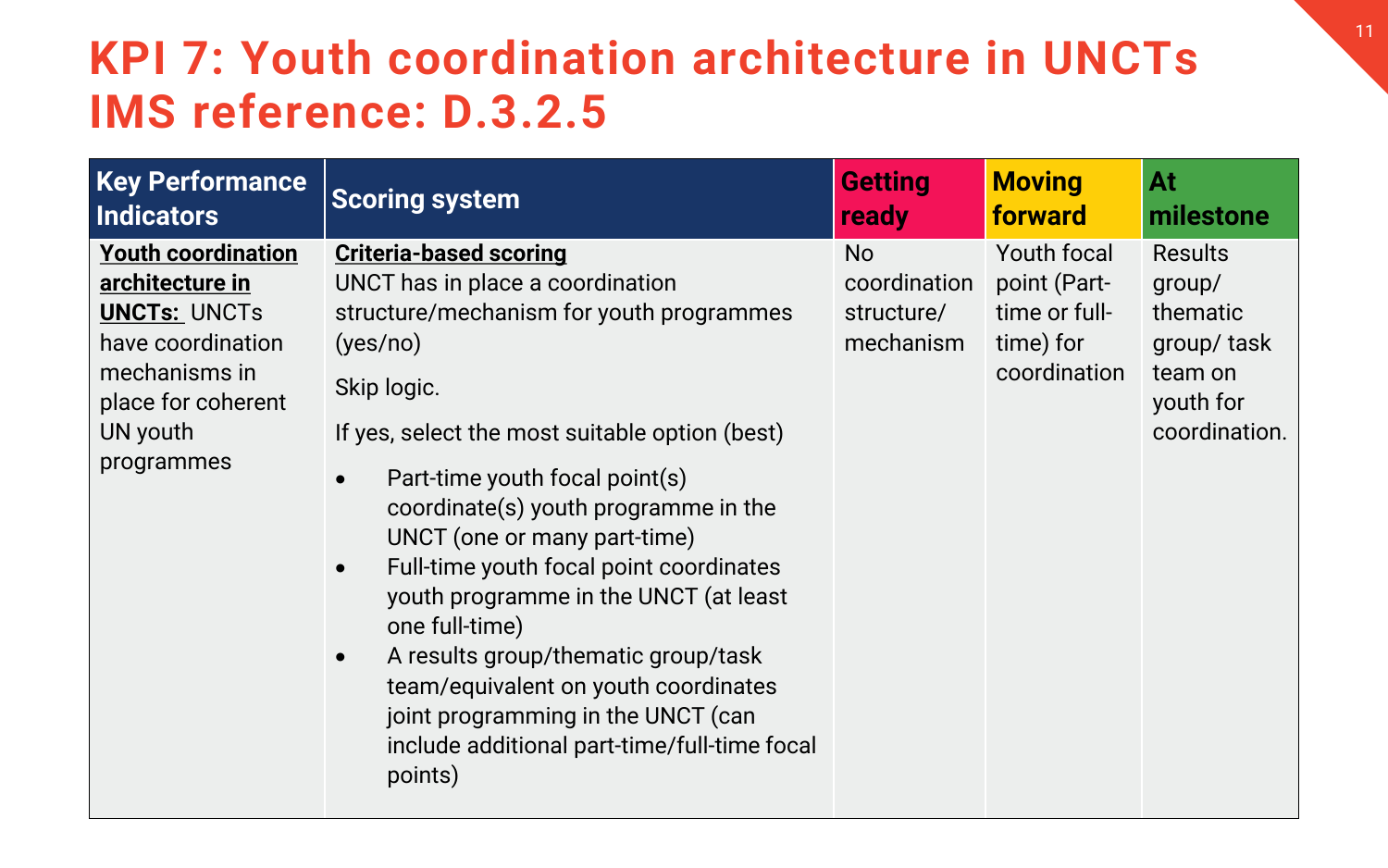#### **Principles of meaningful youth engagement (MYE) & KPI 6**

| <b>Institutionally</b><br>mandated |                  | <b>Rights-</b><br><b>Safe</b><br>based |                                |                   |  | <b>Designated</b>    |  |
|------------------------------------|------------------|----------------------------------------|--------------------------------|-------------------|--|----------------------|--|
|                                    | <b>Resourced</b> | <b>Transparent</b>                     |                                | <b>Accessible</b> |  | <b>Voluntary</b>     |  |
| <b>Informative</b>                 |                  | Reciprocal<br>accountability           | Diversity/<br><b>inclusion</b> |                   |  | Youth as<br>partners |  |

- **12 Principles**
- **Captured in Scorecard as**
	- UNCT Policies, processes (KPI 6.1)
	- Diversity of youth engaged (KPI 6.2)
	- Youth engagement in:
		- UNSDCF Processes (KPI 6.3)
		- UNCT support to Govts on youth and SDGs (KPI 6.4)
		- UNCT led projects (KPI 6.5)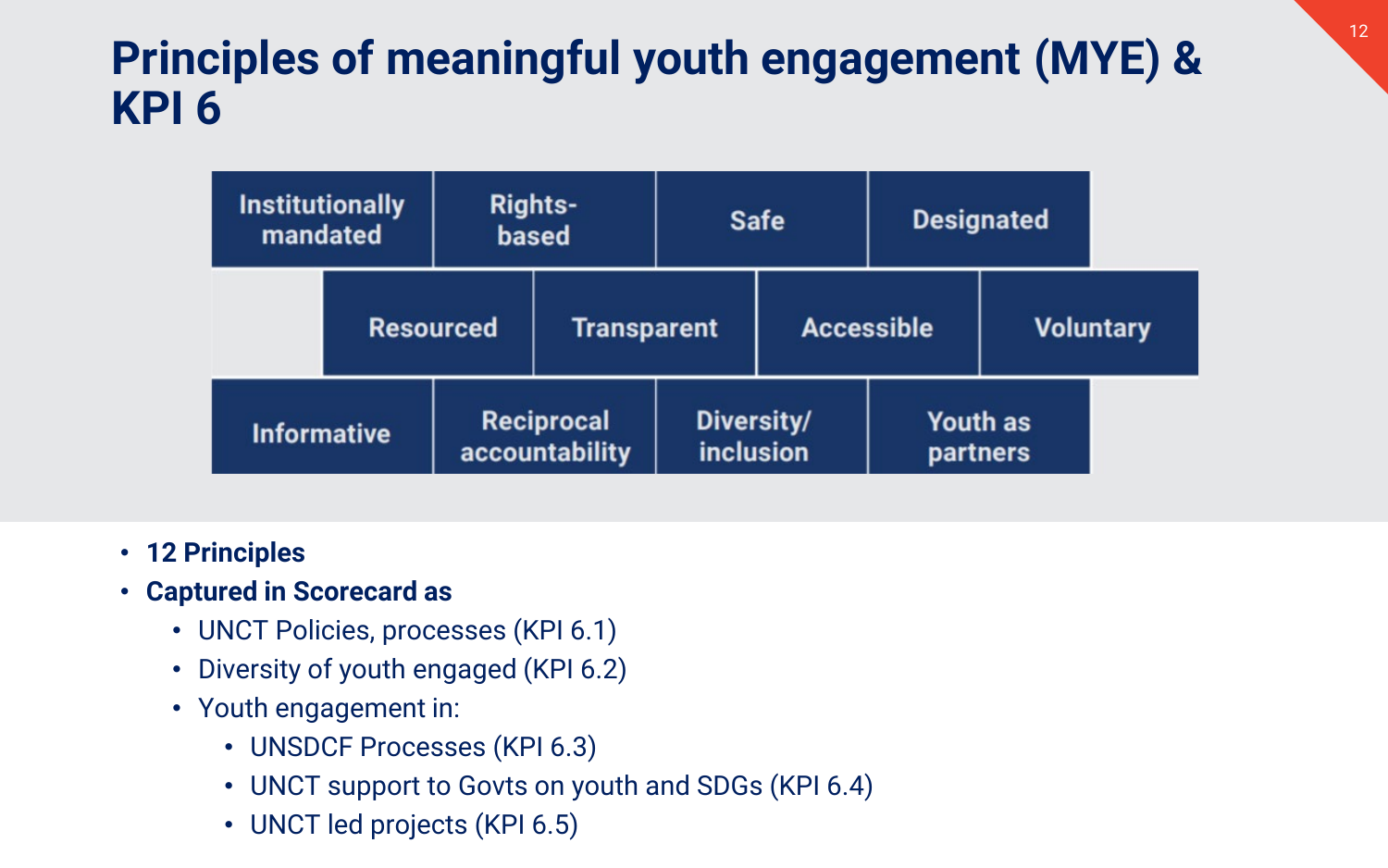#### **KPI 6.2 MYE- Categories of youth groups engaged IMS reference: D.3.2.2**

| <b>Key</b><br><b>Indicators</b>                              | Performance Scoring system                                                                                                                                                                                                                                                                                                                                                                                                                                                        | <b>Getting</b><br>ready | <b>Moving</b><br>forward | At<br>milestone     |
|--------------------------------------------------------------|-----------------------------------------------------------------------------------------------------------------------------------------------------------------------------------------------------------------------------------------------------------------------------------------------------------------------------------------------------------------------------------------------------------------------------------------------------------------------------------|-------------------------|--------------------------|---------------------|
| Who were<br>the youth<br>(groups)<br>engaged by<br>the UNCT? | Select all that apply<br>Youth within the UN<br>2.<br>Wide engagement of youth (through various platforms, both<br>online & face-to-face)<br>3.<br>Gender-balanced young leaders, influencers, entrepreneurs,<br>academics, & advocates<br>Networks of youth (formal, non-formal)<br>4.<br>If 4. is selected, skip logic<br>Select the list of networks of youth engaged (additional analysis on<br>'quality', which is not rated)<br>at grassroot level<br>$\blacktriangleright$ | No criterion<br>met     | 1-2 criteria<br>met      | 3-4 criteria<br>met |
|                                                              | in conflict-affected areas<br>$\blacktriangleright$<br>$\blacktriangleright$<br>girls & young women<br>youth with disabilities<br>$\blacktriangleright$<br>indigenous youth<br>$\blacktriangleright$<br>migrant youth<br>$\blacktriangleright$<br>refugee youth<br>$\blacktriangleright$<br>LGBTIQ+ youth<br>$\blacktriangleright$<br>youth living with HIV<br>$\blacktriangleright$<br>Other, please specify  (IMS reference D.3.2.2.1)<br>$\blacktriangleright$                 |                         |                          |                     |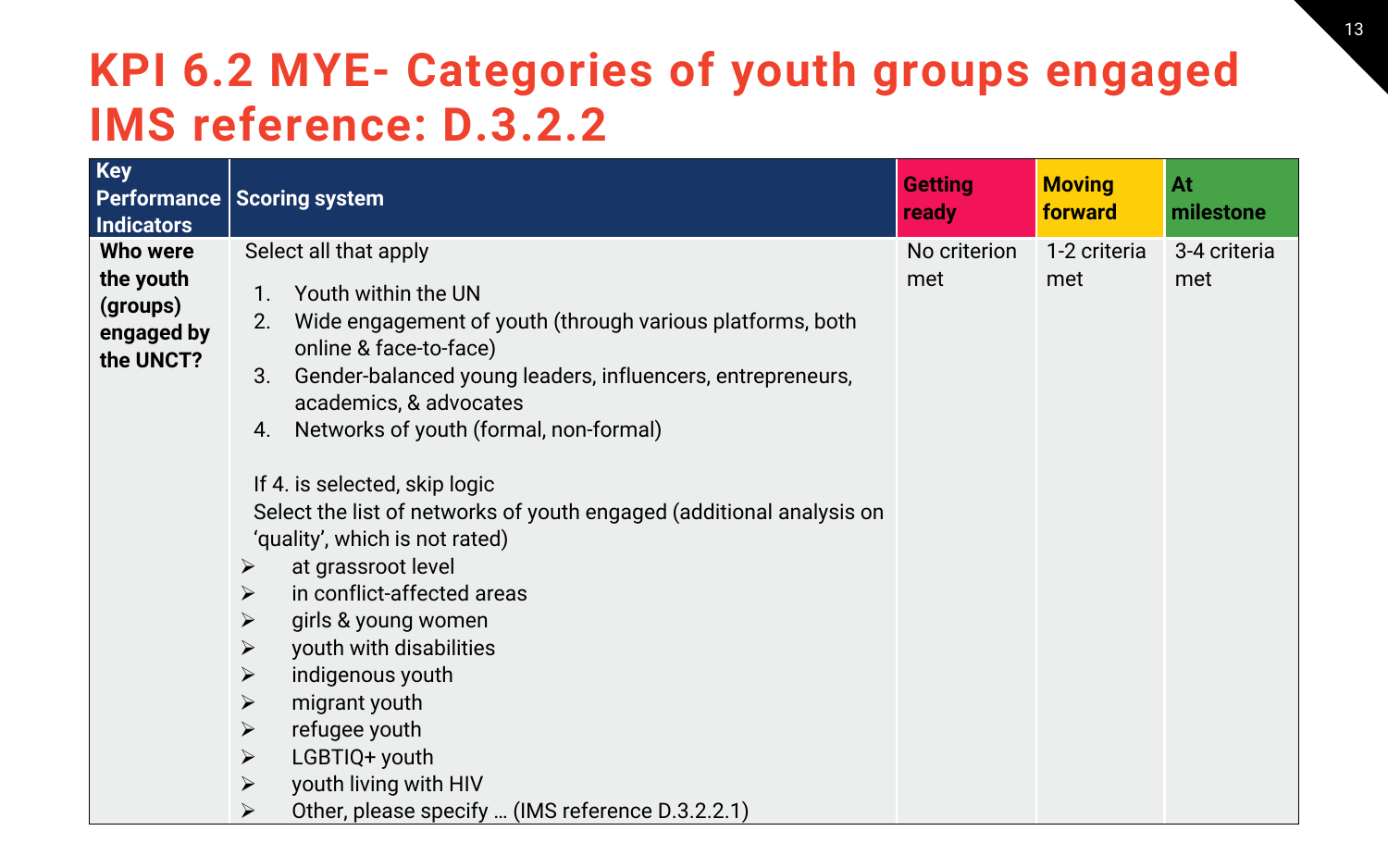#### **Questions**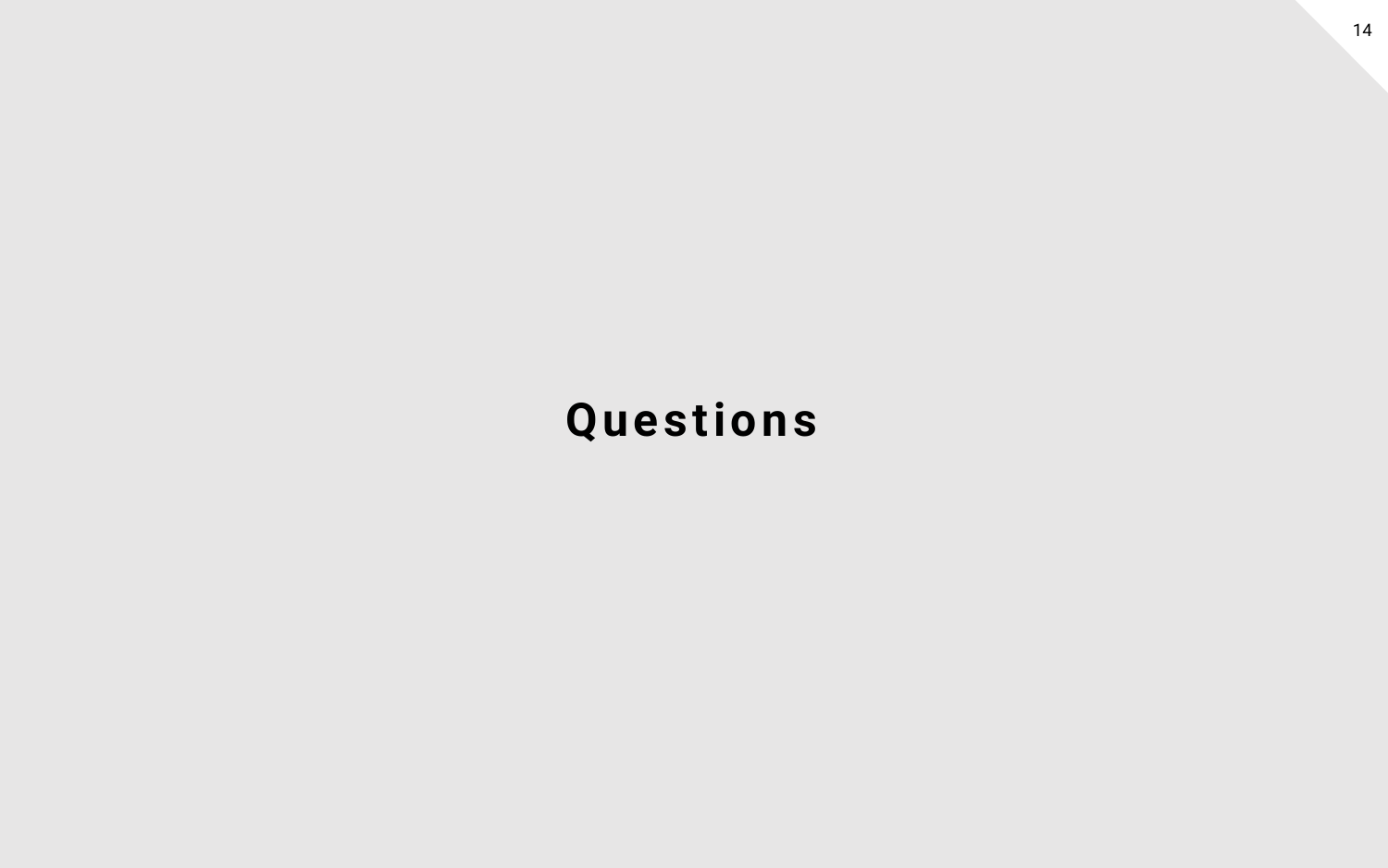#### 03.

### **2021 reporting & support**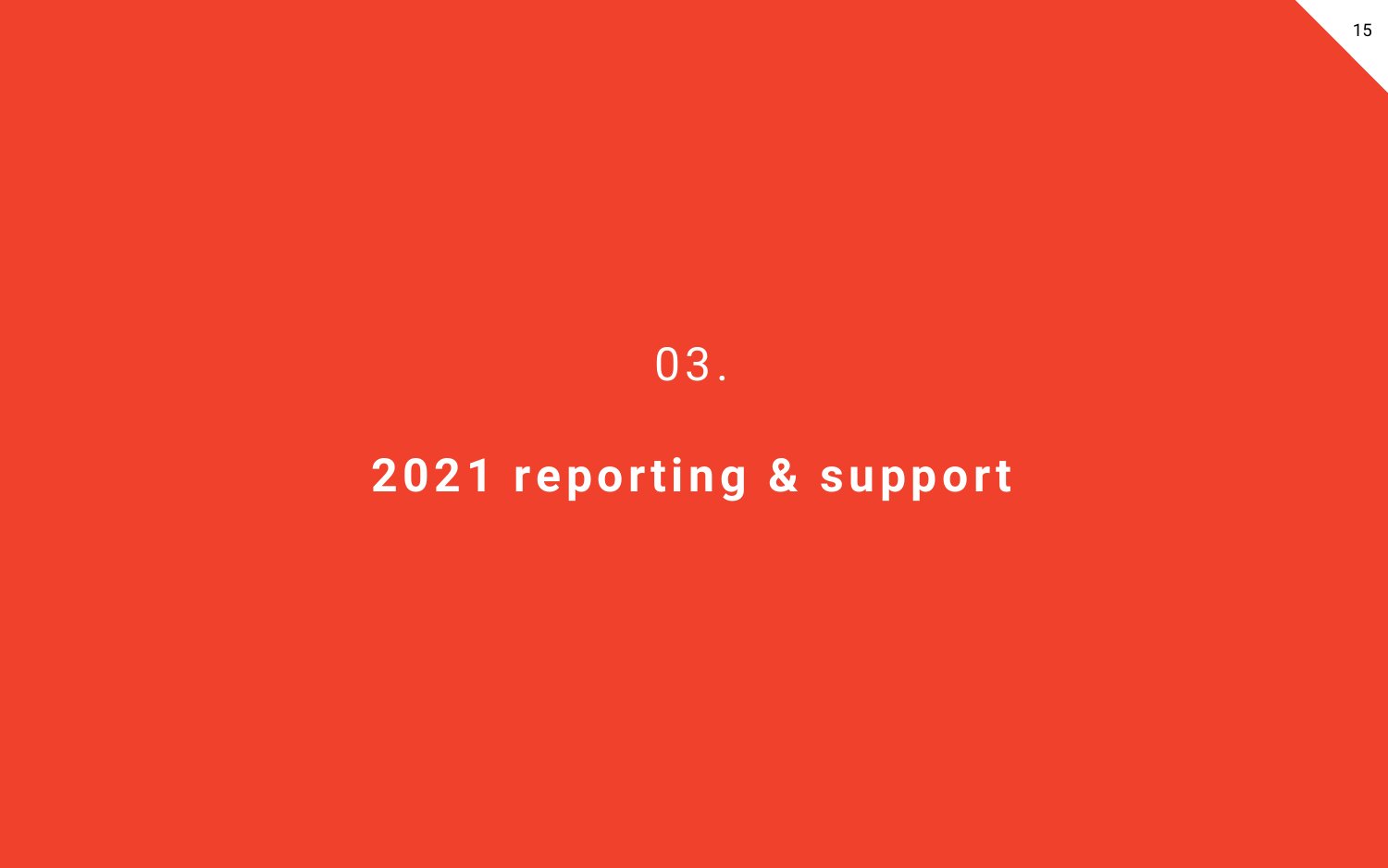#### **Youth profile in the IMS for 2021 reporting**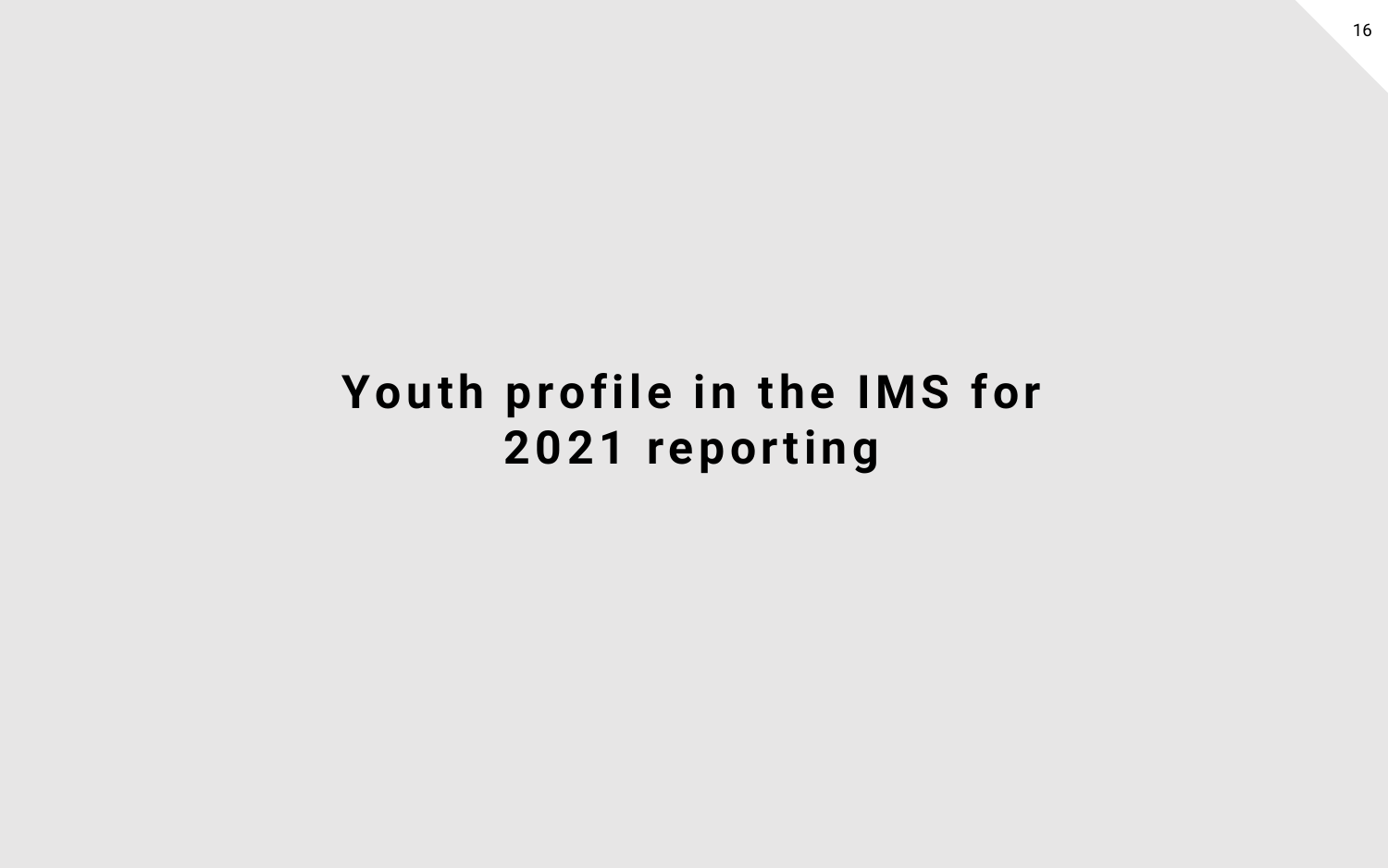## **Resources for 2021 reporting**

- **[Youth2030 Scorecard for UNCTs](https://www.unyouth2030.com/unctscorecard)** 
	- **[English](https://5d962978-9e17-4b96-91be-93983605fae8.filesusr.com/ugd/b1d674_92659373151144a1bfa7ca67ccc608c0.pdf)**
	- **Spanish draft (available on request)**
	- **French draft (available on request)**
- **UNSDG IMS Youth Profile (PDF)**
- **[Youth2030 Implementation Package for UNCTs](https://www.unyouth2030.com/resourcestools)**
- **[Youth2030 Progress Report 2021](https://5d962978-9e17-4b96-91be-93983605fae8.filesusr.com/ugd/b1d674_731b4ac5aa674c6dbe087e96a9150872.pdf)** & **[Youth2030 UN Snapshot Series 2021](https://5d962978-9e17-4b96-91be-93983605fae8.filesusr.com/ugd/b1d674_13da945cf1214ad2a07939c889803be9.pdf)**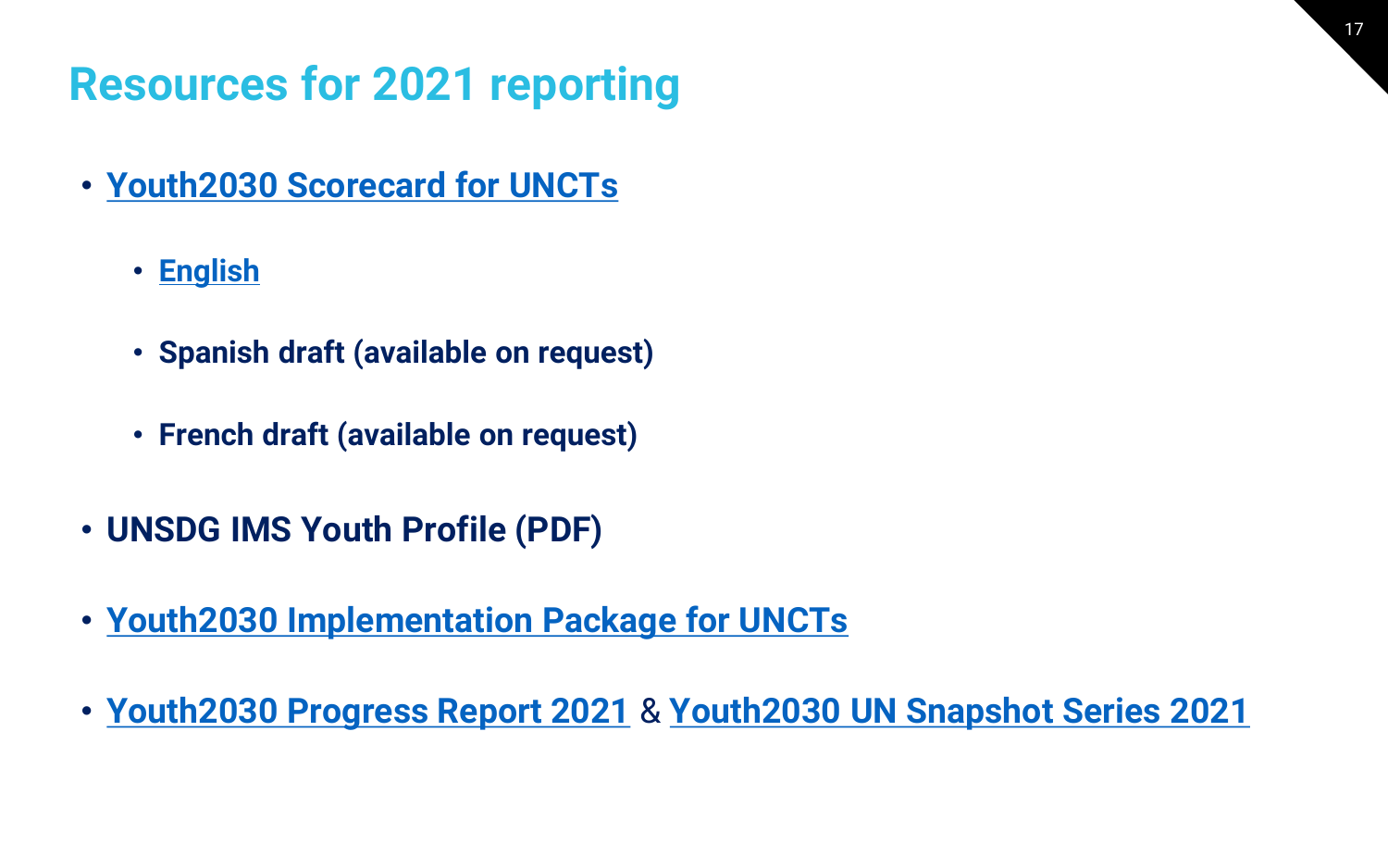#### **Support for 2021 reporting**

- **Youth2030 Ask Anything UNCT Reporting Clinics** 26 October 2021 31 December 2021
	- 5 on demand clinics in October & November (more later)
		- o [12:00-14:00 EDT, Tuesday, 26 Oct 2021](https://teams.microsoft.com/l/meetup-join/19%3ameeting_ZTJlOTZmMzQtZjRlMC00N2E0LTkzOTAtOGIxMjlmNjI1MmJi%40thread.v2/0?context=%7b%22Tid%22%3a%220f9e35db-544f-4f60-bdcc-5ea416e6dc70%22%2c%22Oid%22%3a%228bfd30e8-9627-4fa0-963d-f4eb72163c26%22%7d)
		- o [08:00-09:00 EST, Monday, 08 Nov 2021](https://teams.microsoft.com/l/meetup-join/19%3ameeting_MzBjZmMyMDktMjMxYi00YjQ5LWExZjItZDdlMTE5NjI5YjY0%40thread.v2/0?context=%7b%22Tid%22%3a%220f9e35db-544f-4f60-bdcc-5ea416e6dc70%22%2c%22Oid%22%3a%228bfd30e8-9627-4fa0-963d-f4eb72163c26%22%7d)
		- o [12:00-13:00 EST, Monday, 22 Nov 2021](https://teams.microsoft.com/l/meetup-join/19%3ameeting_N2ViYWVjZDMtY2NlMS00YmFjLTljNjctMjIzMmRjODhmM2Rj%40thread.v2/0?context=%7b%22Tid%22%3a%220f9e35db-544f-4f60-bdcc-5ea416e6dc70%22%2c%22Oid%22%3a%228bfd30e8-9627-4fa0-963d-f4eb72163c26%22%7d)
		- o [21:00-22:00 EST, Monday, 22 Nov 2021](https://teams.microsoft.com/l/meetup-join/19%3ameeting_NGI4MWUwN2QtMGJiNy00OWZiLTg4NjgtNzU1MWFlMjFkOThj%40thread.v2/0?context=%7b%22Tid%22%3a%220f9e35db-544f-4f60-bdcc-5ea416e6dc70%22%2c%22Oid%22%3a%228bfd30e8-9627-4fa0-963d-f4eb72163c26%22%7d)
		- o [08:00-09:00 EST, Wednesday, 24 Nov 2021](https://teams.microsoft.com/l/meetup-join/19%3ameeting_YWMxOThlY2EtMTZlOC00YzliLTk0MmUtMzQ3ZWZhOWVhZjFh%40thread.v2/0?context=%7b%22Tid%22%3a%220f9e35db-544f-4f60-bdcc-5ea416e6dc70%22%2c%22Oid%22%3a%228bfd30e8-9627-4fa0-963d-f4eb72163c26%22%7d)
- Virtual helpdesk at [youth2030@un.org](mailto:youth2030@un.org) for email assistance or On demand support on call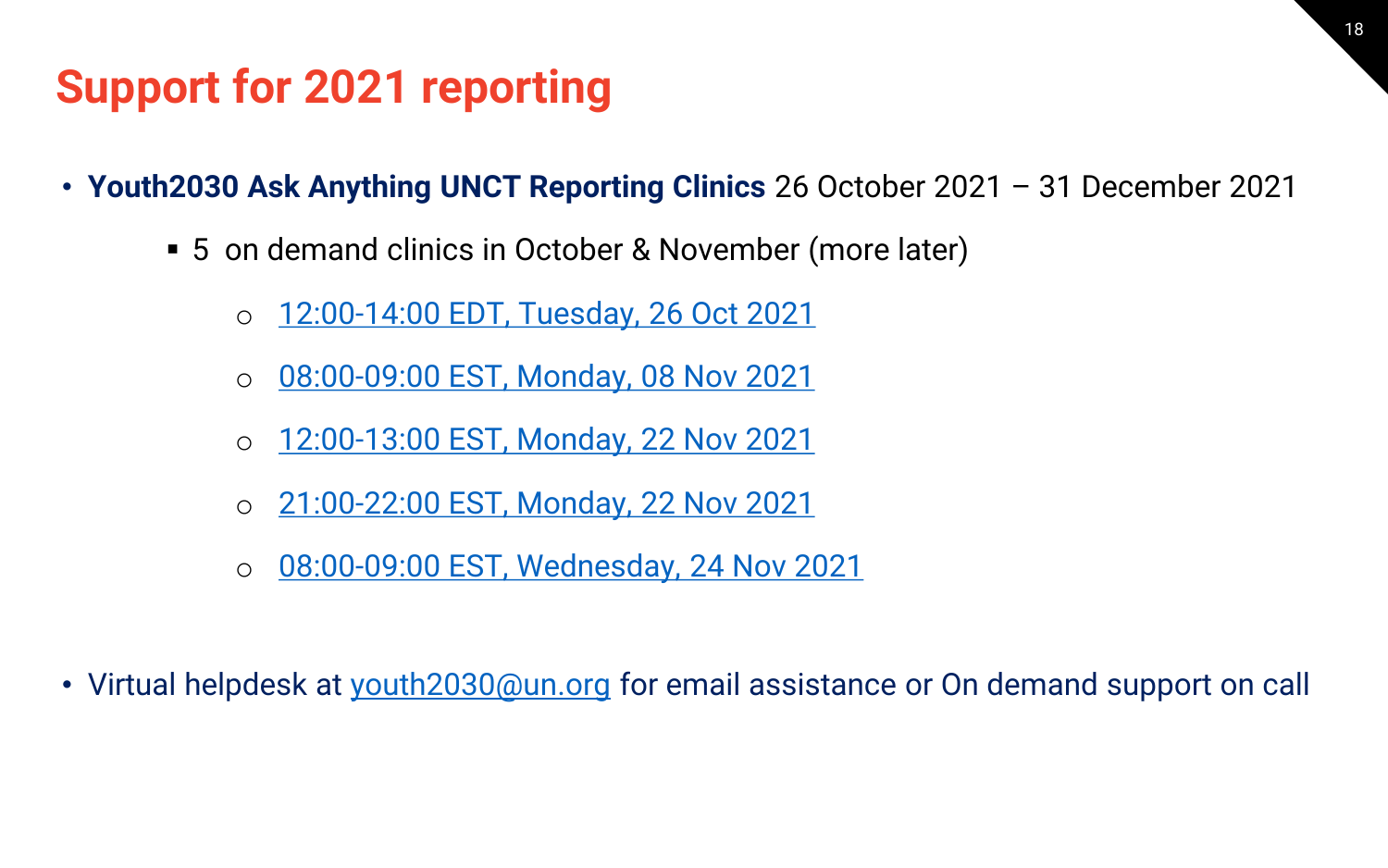#### **Youth2030 Implementation Package for UNCTs**

- Set of knowledge products aligned to the UNCT Scorecard
- Consists of an Action Guide, a Toolkit, and a Mapping of multi-stakeholder initiatives that complement each other
- Intended to strengthen the work of the UN for and with youth at country level
- Jointly developed by JWG members, informed by consultations with UN entities and youth networks, and validated in selected Fast-Track Countries
- To be released in a virtual event on 10 November 2021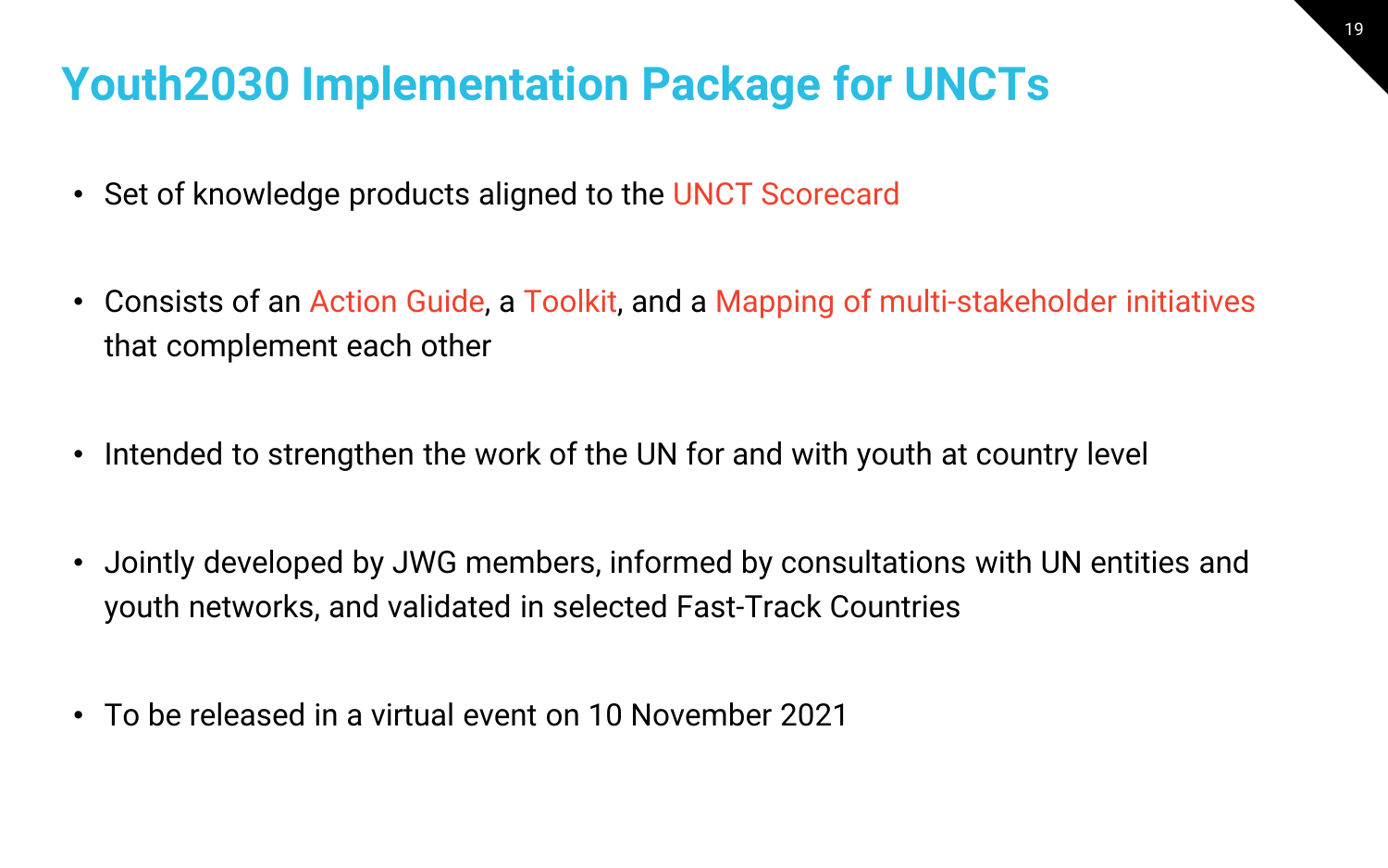## **Questions**